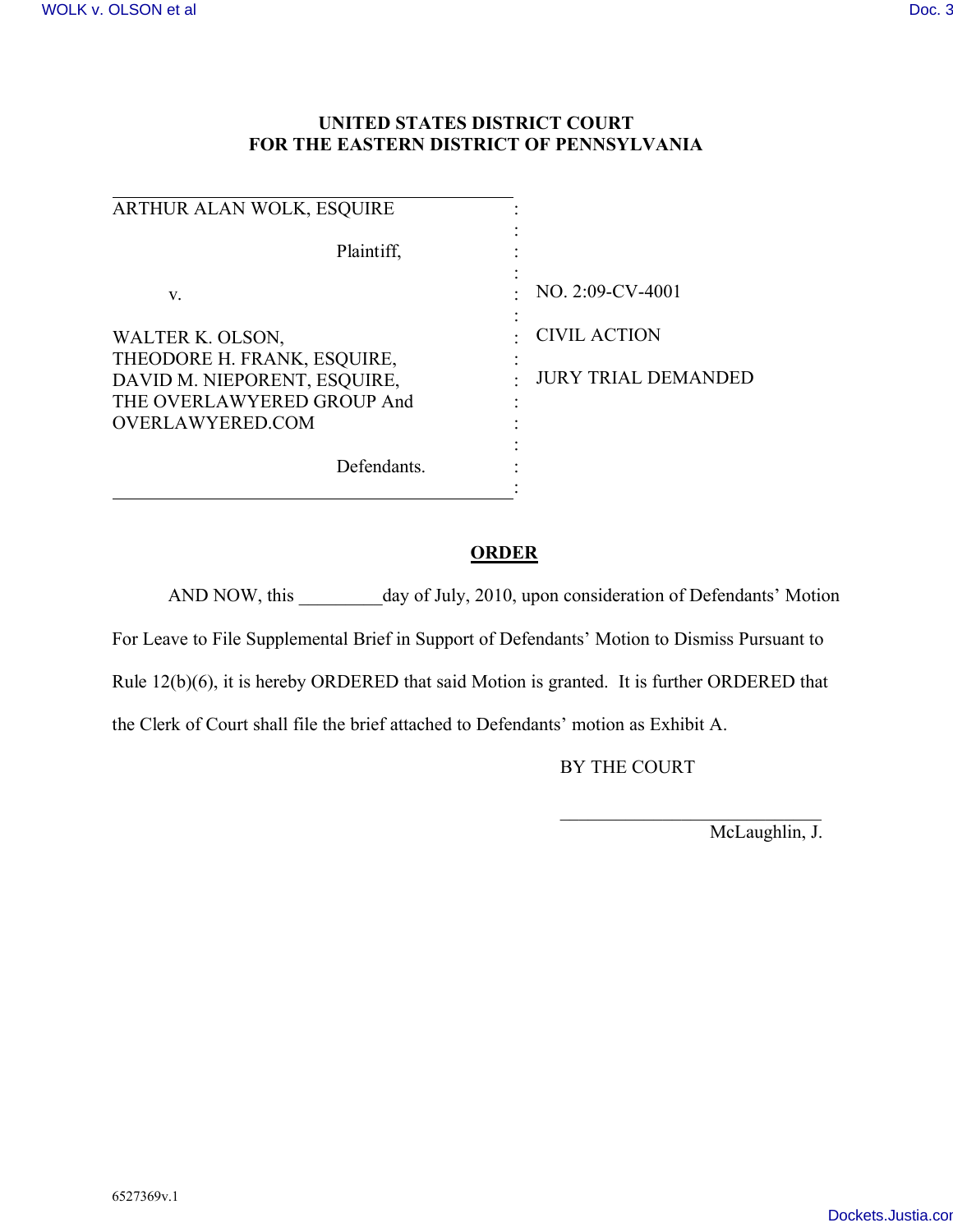| ARTHUR ALAN WOLK, ESQUIRE                                                                                                         |                                                   |
|-----------------------------------------------------------------------------------------------------------------------------------|---------------------------------------------------|
| Plaintiff,                                                                                                                        |                                                   |
| V.                                                                                                                                | NO. 2:09-CV-4001                                  |
| WALTER K. OLSON,<br>THEODORE H. FRANK, ESQUIRE,<br>DAVID M. NIEPORENT, ESQUIRE,<br>THE OVERLAWYERED GROUP And<br>OVERLAWYERED.COM | <b>CIVIL ACTION</b><br><b>JURY TRIAL DEMANDED</b> |
| Defendants.                                                                                                                       |                                                   |

# **MOTION FOR LEAVE TO FILE A SUPPLEMENTAL BRIEF IN SUPPORT OF DEFENDANTS' MOTION TO DISMISS**

Defendants Walter K. Olson, Theodore H. Frank, Esquire, David M. Nieporent, Esquire, The Overlawyered Group and Overlawyered.com, (collectively "Defendants"), by and through their attorneys, White and Williams LLP, hereby move this Court for leave to file a supplemental brief in support of Defendants' Motion to Dismiss. Defendants request this leave in order to respond to the Court's inquiry, during oral argument on June 24, 2010, as to the existence of authority from other jurisdictions on the applicability of the discovery rule in defamation actions. Defendants believe that the decisions cited in the attached supplemental brief are instructive on this key issue, and ask that the Court give them due consideration in rendering its decision.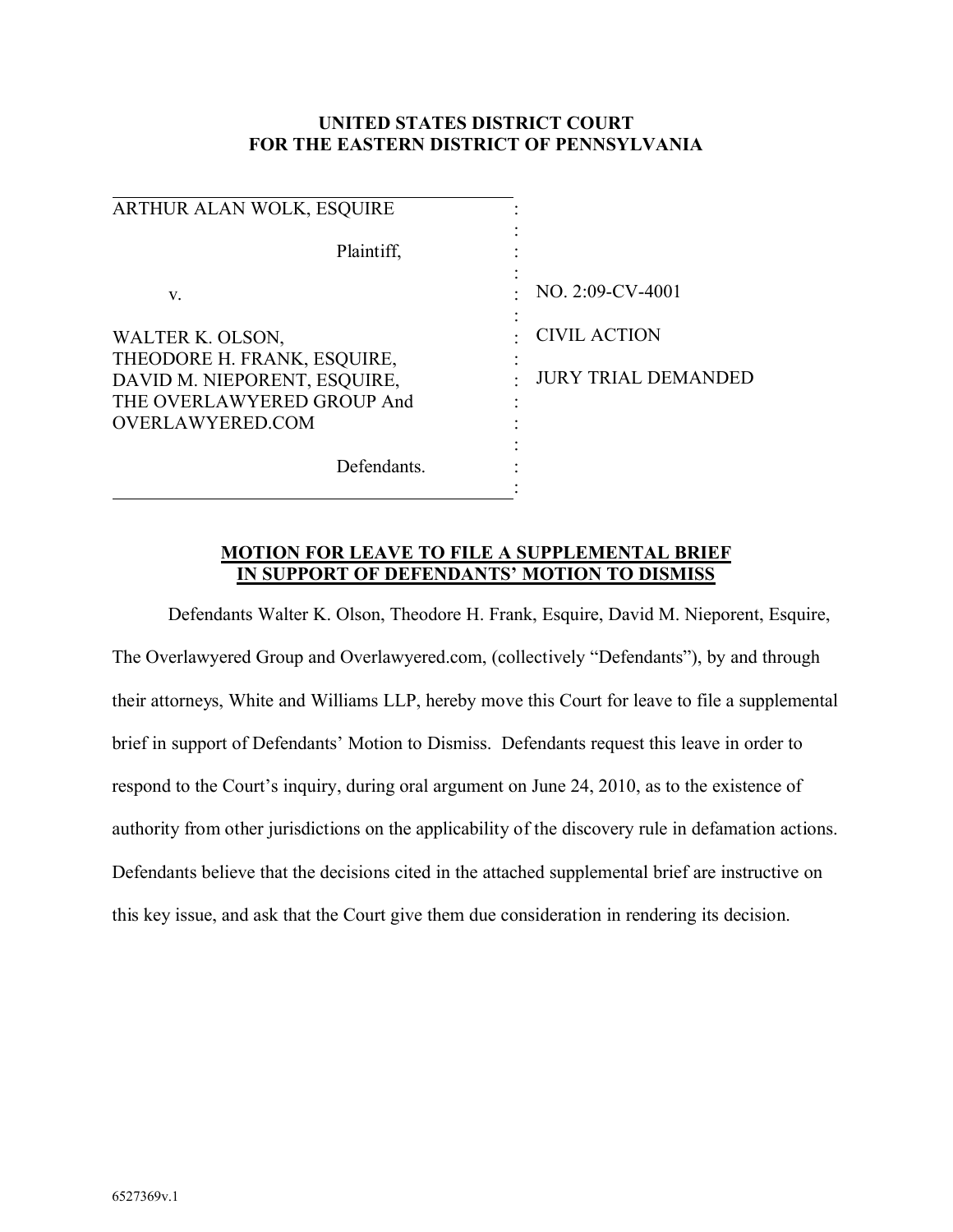WHEREFORE, for the foregoing reasons, Defendants respectfully request that this Court

grant Defendants leave to file the Supplemental Brief in Support of their Motion to Dismiss

Pursuant to Rule 12(b)(6), attached hereto as Exhibit "A".

Respectfully submitted,

WHITE AND WILLIAMS LLP

BY: s/Michael N. Onufrak

Michael N. Onufrak Siobhan K. Cole 1650 Market Street One Liberty Place, Suite 1800 Philadelphia, PA 19103 (215) 864-6891

Attorneys for Defendants Walter K. Olson, Theodore H. Frank, Esquire, David M. Nieporent, Esquire, The Overlawyered Group, and Overlawyered.com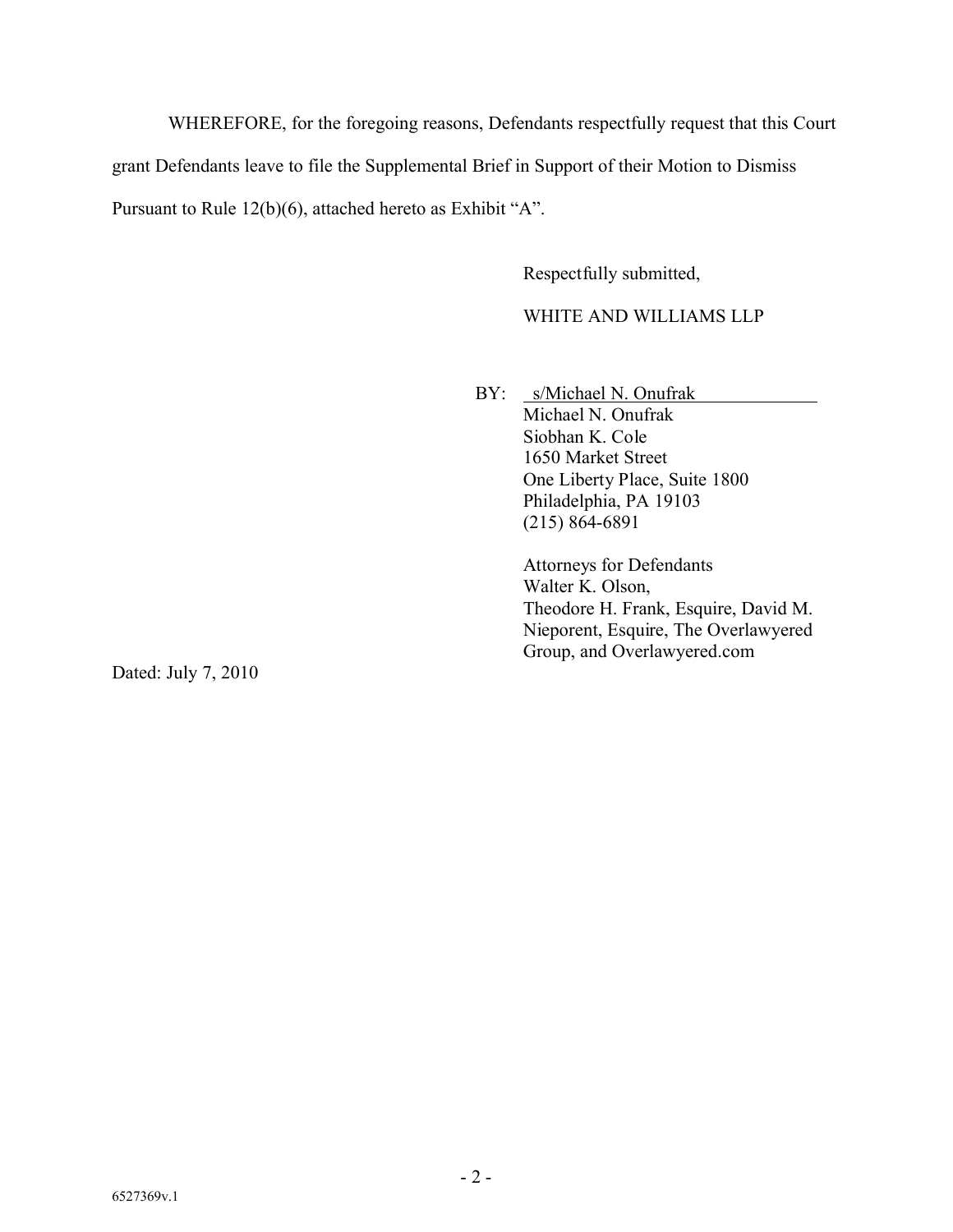| ARTHUR ALAN WOLK, ESQUIRE                                                                                                         |                                                   |
|-----------------------------------------------------------------------------------------------------------------------------------|---------------------------------------------------|
| Plaintiff,                                                                                                                        |                                                   |
| V.                                                                                                                                | NO. 2:09-CV-4001                                  |
| WALTER K. OLSON,<br>THEODORE H. FRANK, ESQUIRE,<br>DAVID M. NIEPORENT, ESQUIRE,<br>THE OVERLAWYERED GROUP And<br>OVERLAWYERED.COM | <b>CIVIL ACTION</b><br><b>JURY TRIAL DEMANDED</b> |
| Defendants.                                                                                                                       |                                                   |

# **MEMORANDUM OF LAW IN SUPPORT OF MOTION FOR LEAVE TO FILE A SUPPLEMENTAL BRIEF IN SUPPORT OF DEFENDANTS' MOTION TO DISMISS**

## **I. INTRODUCTION**

Defendants Walter K. Olson, Theodore H. Frank, Esquire, David M. Nieporent, Esquire, The Overlawyered Group and Overlawyered.com, (collectively "Defendants"), by and through their attorneys, White and Williams LLP, hereby move this Court for leave to file a supplemental brief in support of Defendants' Motion to Dismiss. Defendants request this leave in order to respond to the Court's inquiry, during oral argument on June 24, 2010, as to the existence of authority from other jurisdictions on the applicability of the discovery rule in defamation actions. Defendants believe that the decisions cited in the attached supplemental brief are instructive on this key issue, and ask that the Court give them due consideration in rendering its decision.

#### **II. ARGUMENT**

Upon a motion made by a party, a court may permit a party to serve a supplemental brief. *See* Rule 7.1(c) of the Local Rules of Civil Procedure for the Eastern District; Rock v. Voshell, 2006 WL 1409734 (E.D.Pa. May 18, 2006); Sphere Drake, P.L.C. v. 101 Variety, Inc*.*, 35 F.Supp.2d 421, 433 (E.D. Pa. 1999); Houck v. Stephens, 1992 WL 97908, n.1 (E.D.Pa. May 5, 1992). *See also*, In re Reading Broadcasting, Inc., 2008 WL 3540212, 2 (E.D. Pa. August 8,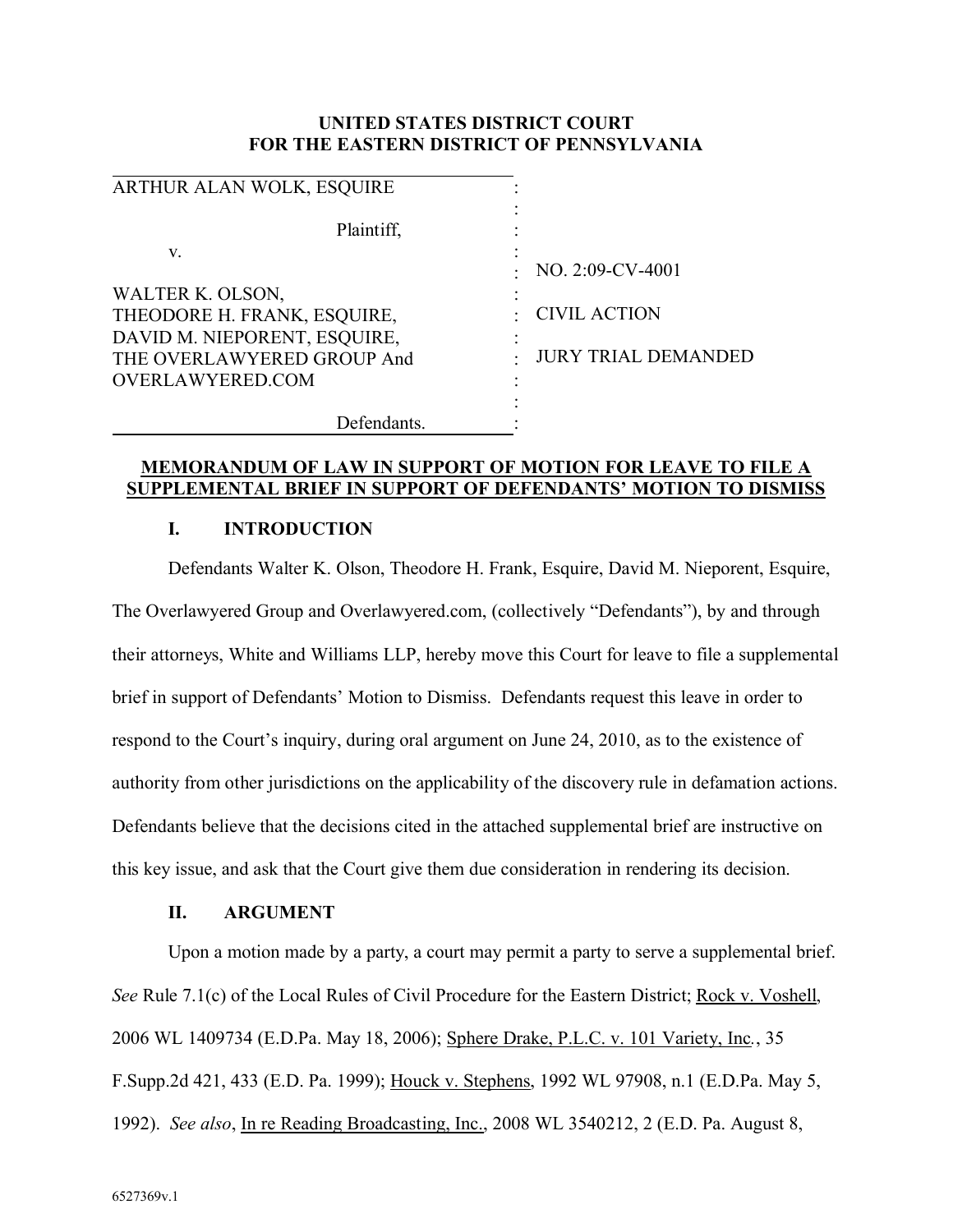2008). As a general rule, leave to file additional briefs has been given when the filing helped the court in its consideration of the issues before it. *See* McNiff v. Asset Management Specialists, 337 F. Supp. 2d 685, 687 n.1 (E. D. Pa. 2004)(reply brief was appropriate where it was "helpful to [the] determination of the issues in [the] matter."); SmithKline Beecham Corp. v. Apotex Corp., 383 F. Supp. 2d 686, 688 (E. D. Pa. 2004).

In this case, good cause exists for the filing of Defendants' Supplemental Brief, as the Court specifically inquired as to the existence of case law in other jurisdictions dealing with the applicability of the discovery rule to defamation cases. Defendants' Supplemental Brief, attached hereto as Exhibit "A", responds to the Court's request and Defendants believe it will assist the Court with the application of the pertinent law to the facts of this case.

#### **III. CONCLUSION**

For all the reasons set forth above, Defendants respectfully requests that this Honorable Court enter an Order granting Defendants' Motion For Leave to File a Supplemental Brief and directing the Clerk of this Court to file the Supplemental Brief attached hereto as Exhibit "A".

> Respectfully submitted, WHITE AND WILLIAMS LLP

BY: s/Michael N. Onufrak Michael N. Onufrak Siobhan K. Cole 1650 Market Street One Liberty Place, Suite 1800 Philadelphia, PA 19103 (215) 864-6891

> Attorneys for Defendants Walter K. Olson, Theodore H. Frank, Esquire, David M. Nieporent, Esquire, The Overlawyered Group, and Overlawyered.com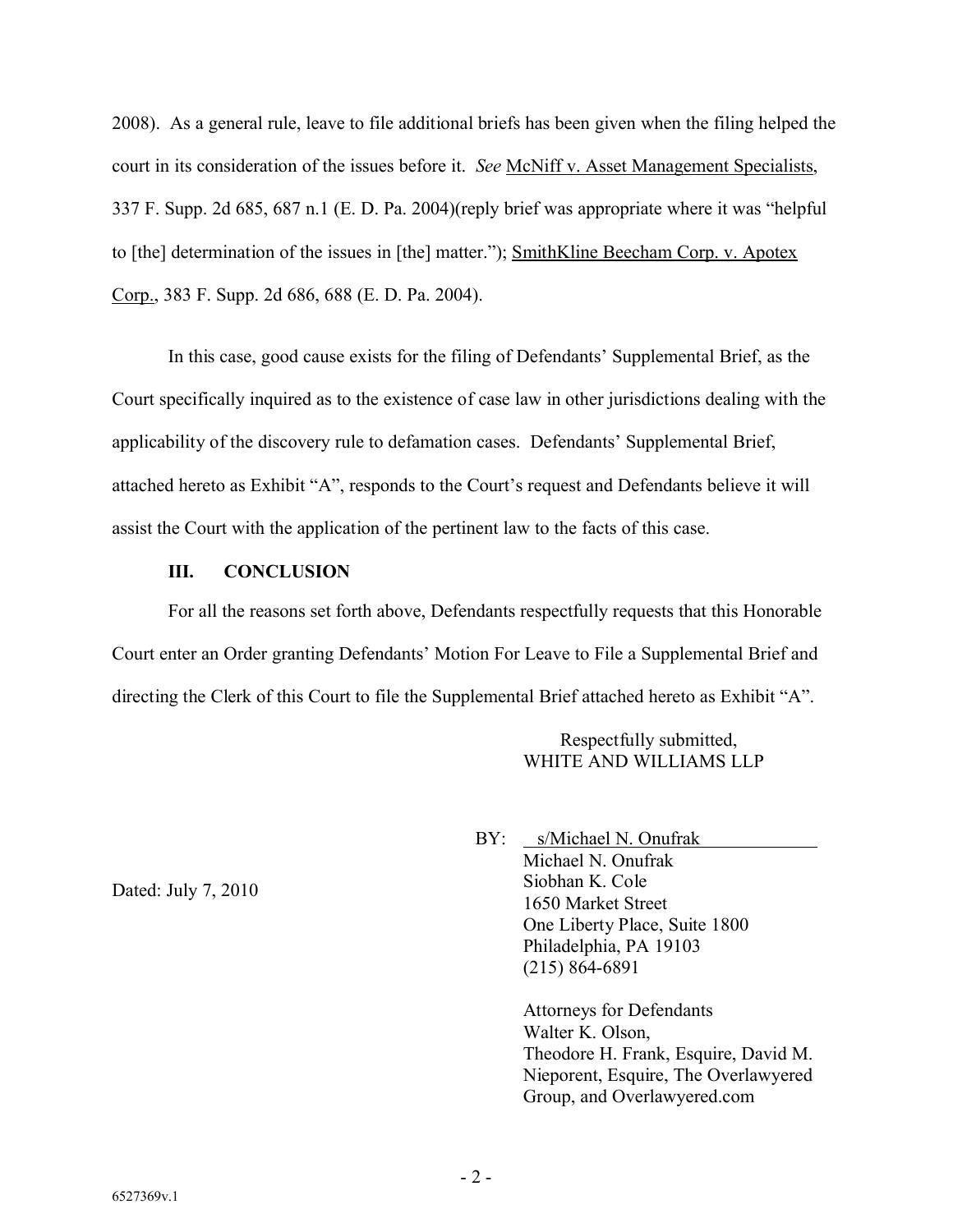# **EXHIBIT "A"**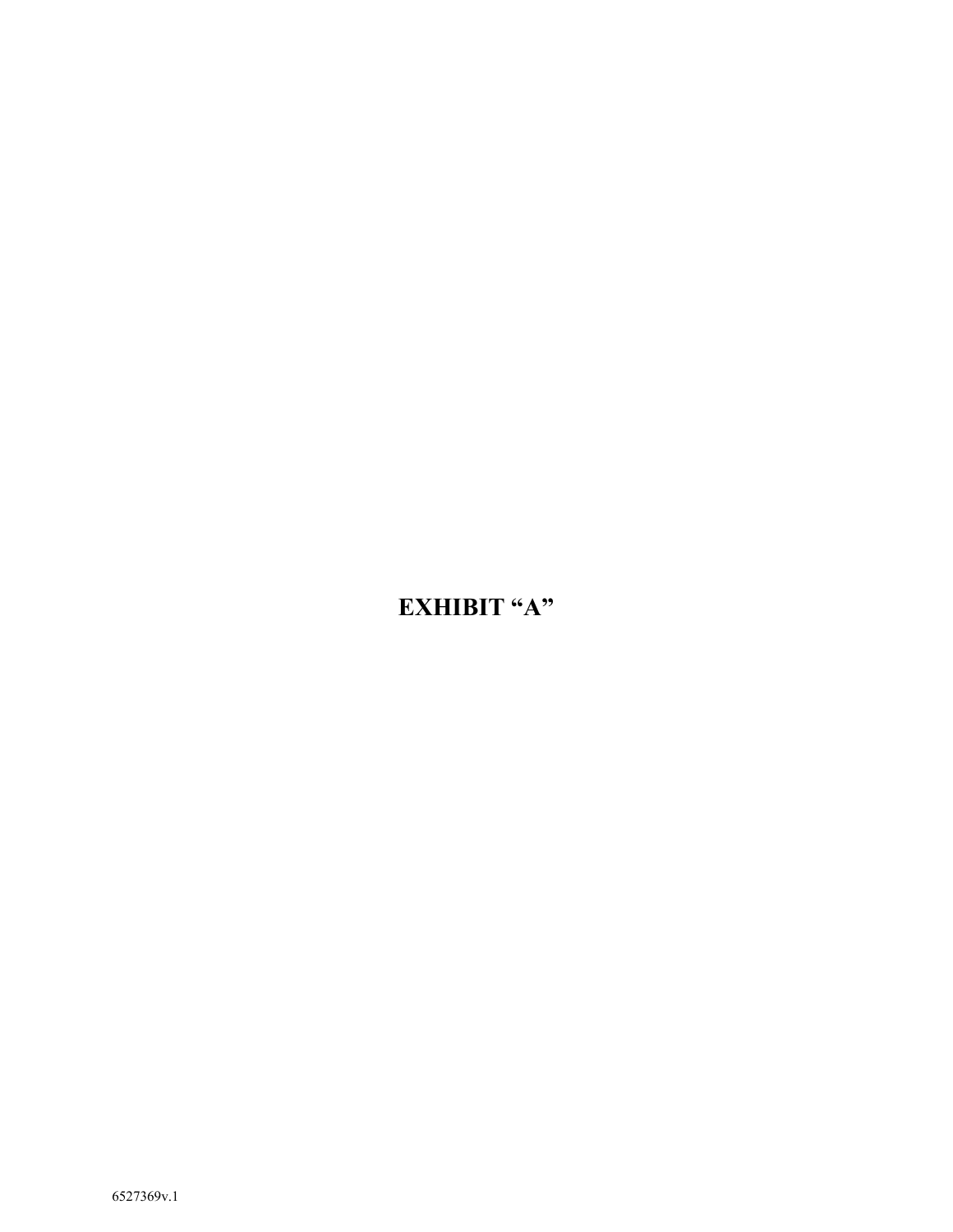| ARTHUR ALAN WOLK, ESQUIRE                                                                                                         |                                                   |
|-----------------------------------------------------------------------------------------------------------------------------------|---------------------------------------------------|
| Plaintiff.                                                                                                                        |                                                   |
| V.                                                                                                                                | NO. 2:09-CV-4001                                  |
| WALTER K. OLSON,<br>THEODORE H. FRANK, ESQUIRE,<br>DAVID M. NIEPORENT, ESQUIRE,<br>THE OVERLAWYERED GROUP And<br>OVERLAWYERED.COM | <b>CIVIL ACTION</b><br><b>JURY TRIAL DEMANDED</b> |
| Defendants.                                                                                                                       |                                                   |

# **SUPPLEMENTAL BRIEF IN SUPPORT OF DEFENDANTS' MOTION TO DISMISS PURSUANT TO RULE 12(b)(6)**

# **IV. INTRODUCTION**

On June 24, 2010, this Court heard oral argument on Defendants' pending Motion to Dismiss Pursuant to Rule 12(b)(6). During that argument, the Court inquired of counsel for Defendants, whether authority exists, either from the Pennsylvania Supreme Court or another jurisdiction's high court, which dictates the inapplicability of the discovery rule to defamation actions based upon published statements. Although an exhaustive review of Pennsylvania defamation cases did not reveal any further Pennsylvania authority on this topic, multiple other jurisdictions definitively have answered the precise question the Court inquired about. In light of the Court's specific request for such guidance, a brief review of these cases follows.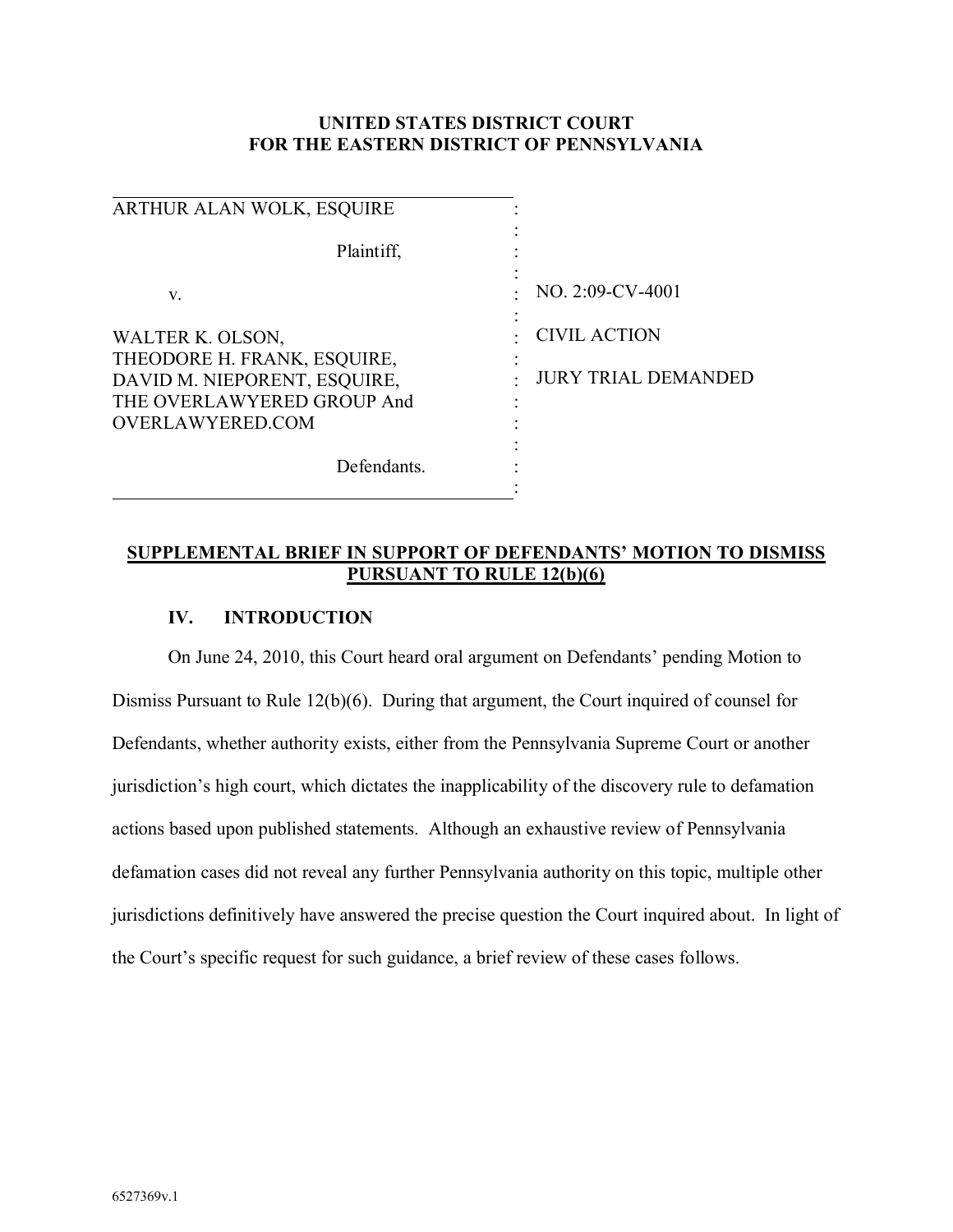#### **V. ARGUMENT**

# **A.** The Discovery Rule Does Not Apply to Defamation Claims Based Upon Written Statements Widely Circulated at the Moment of Publication

In their Memorandum of Law in Support of the Motion to Dismiss, Defendants relied on this Court's decisions in Barrett v. Catacombs Press, 64 F. Supp. 2d 440, 444 (E.D.Pa. 1999), Bradford v. American Media Operations, Inc., 882 F. Supp. 1508, 1519 (E.D.Pa. 1995) and Smith v. IMG Worldwide, Inc., 437 F. Supp. 2d 297, 306 (E.D.Pa. 2006) for the proposition that where, as here, defamation claims are based on written statements, widely circulated at the moment of publication, the discovery rule does not apply.

In response, Wolk claimed that the Pennsylvania Supreme Court's decisions in Wilson v. El-Daief, 964 A.2d 354 (2009), Fine v. Checcio, 582 Pa. 253, 870 A.2d 850 (2005) and Crouse v. Cyclops Industries, 560 Pa. 394, 745 A.2d 606 (2000) rendered the Barrett and Bradford opinions inapplicable, wrongly decided contraventions of Pennsylvania law, and that this Court "erred as a matter of law." (Plaintiff's Brief in Opposition at Pgs. 9, 18-22). Wolk further contends that Wilson, Fine, and Crouse control this Court's decision here, and stand for the proposition that the discovery rule applies to "every case," including those against mediadefendants for widely published statements.

The following decisions from the high courts of California, the District of Columbia, Utah, Tennessee, Massachusetts, Alaska, Illinois and New Jersey refute Wolk's interpretation of the scope of the discovery rule's applicability. These cases suggest that the Pennsylvania Supreme Court, if presented with the precise question of the discovery rule's applicability to allegedly defamatory statements published in the media, would not uphold such an application. Therefore, Defendants offer the following for the Court's consideration:

- 2 -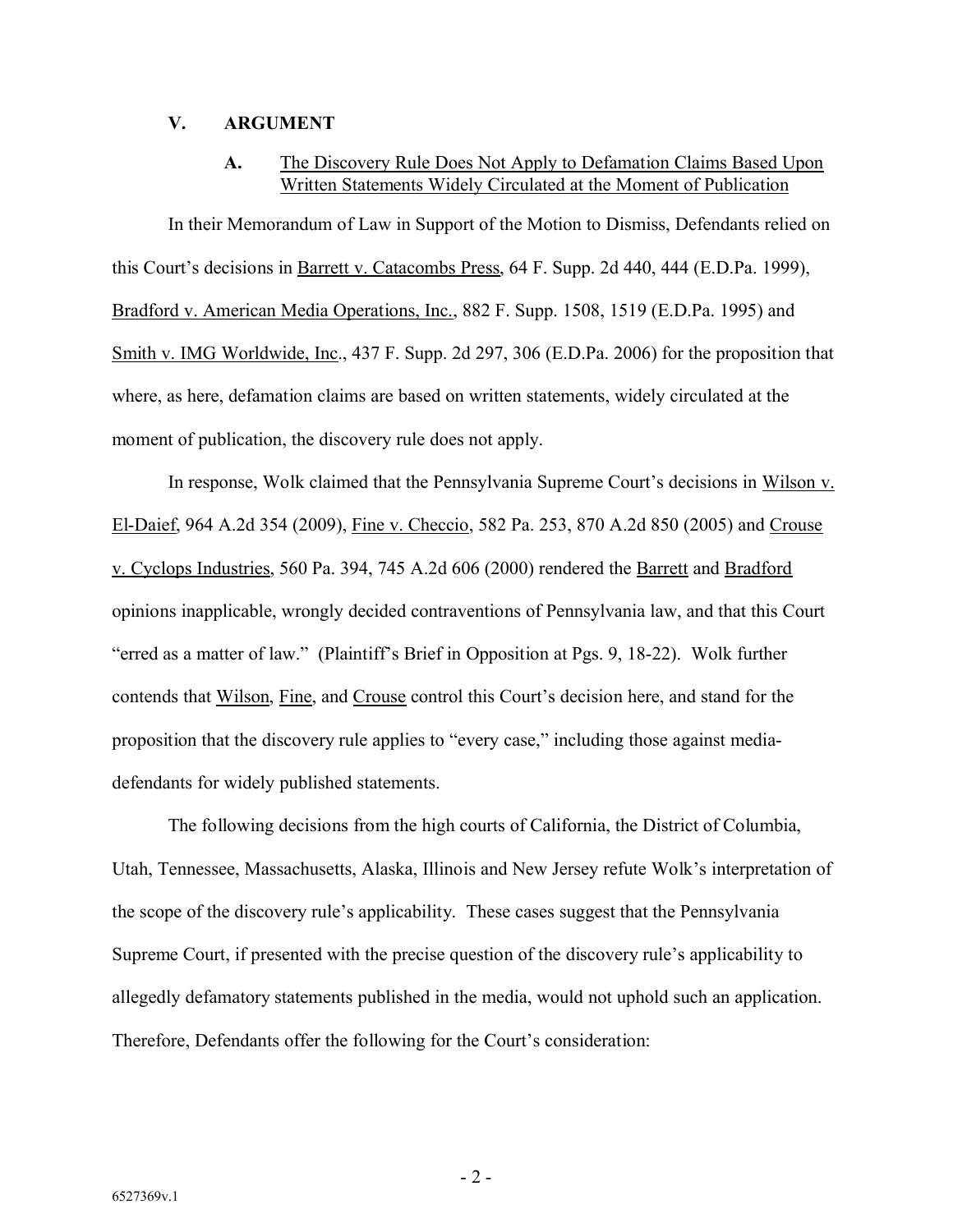#### **CALIFORNIA**

Shively v. Bozanich, 80 P.3d 676, 67931 Cal.4th 1230, 1237(Cal. 2003) (Holding, "there can be no question that the cause of action for defamation accrued and the statute of limitations ran from the date the book was first generally distributed to the public, regardless of the date on which plaintiff actually learned of the existence of the book and read its contents. Uniform authority establishes that the discovery rule does not apply to delay the accrual of a cause of action for a defamation contained in such a publication.")

Hebrew Acad. of San Francisco v. Goldman, 173 P.3d 1004, 42 Ca.4th 883, (Cal. 2007) (Holding, "the discovery rule, which we held in *Shively* does not apply when a book or newspaper is generally distributed to the public, does not apply even when, as in the present case, a publication is given only limited distribution." *reh'g denied* March 19, 2008).

## **DISTRICT OF COLUMBIA**

Mullin v. Washington Free Weekly, Inc., 785 A.2d 296, 297-298 (D.C. 2001) (Holding the statute of limitations for defamation based on remarks in an article in the *Washington City Paper* began to run on the date of publication. "We follow the virtually unanimous rule in this country and hold that the statute began to run on the date of publication" and "decline to [adopt the discovery rule] at least in the case of defamatory statements published in a mass media outlet such as [the] *City Paper*.")

## **UTAH**

Russell v. The Standard Corp., 898 P.2d 264, 264 (Utah 1995) (Holding," an alleged defamation is reasonably discoverable, as a matter of law, at the time it is first published and disseminated in a newspaper which is widely available to the public.")

- 3 -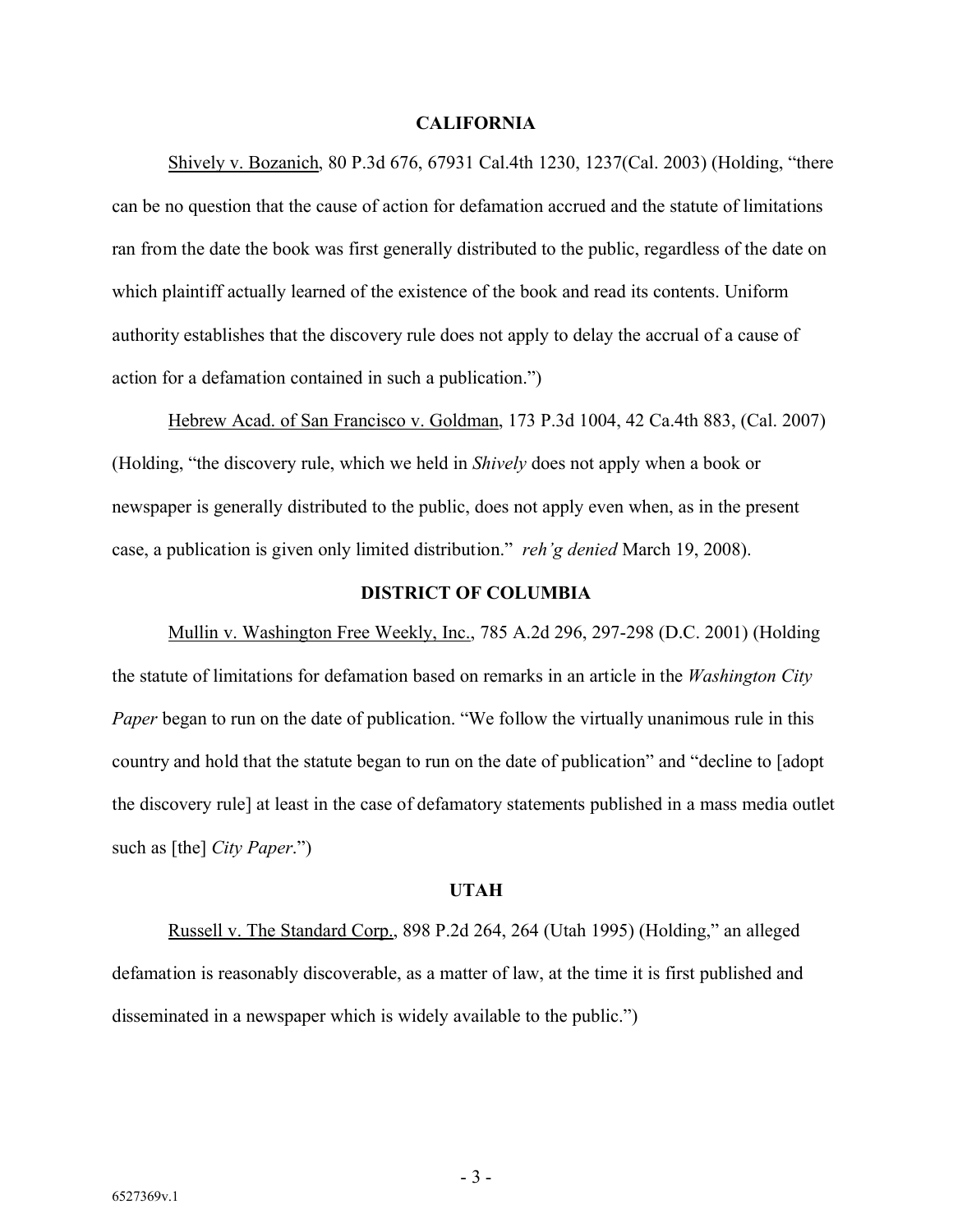#### **TENNESSEE**

Quality Auto Parts Co., Inc., v. Bluff City Buick Co., Inc., 876 S.W.2d 818, 820-822 (Tenn. 1994) (Finding, "[t]he great majority of courts in other jurisdictions have held that the discovery rule does not alter the general rule that the time period begins to run when the words are uttered," and concluding, "the rationale for declining to apply the discovery rule to defamation statutes of limitations is persuasive…we conclude that the discovery rule does not apply to Tennessee's slander statute of limitations.").

#### **MASSACHUSETTS**

Flynn v. Associated Press, 401 Mass. 776, 519 N.E.2d 1304 (Mass. 1988) (Holding, "the discovery rule does not apply to a public libel printed in a newspaper widely available to the public, including the plaintiff.").

## **ALASKA**

McCutcheon v. State of Alaska, 746 P.2d 461, 467 (Alaska 1987) (Holding the discovery rule inapplicable to defamation actions unless the alleged defamation was "inherently undiscoverable," and further finding that the latest a plaintiff "'reasonably should have discovered' the existence of the defamatory statements [was]on the date of the newspaper article reporting them.").

#### **ILLINOIS**

Tom Olesker's Exciting World of Fashion, Inc., v. Dun & Bradstreet, Inc., 61 Ill.2d 129, 137-138, 334 N.E.2d 160, 164(Ill. 1975) (Holding the discovery rule applicable in cases involving claimed defamations by credit reporting agencies, but finding these cases readily distinguishable from those " involving alleged defamations through so-called mass-media publication. In claimed libels involving, for example, magazines, books, newspapers, and radio and television programs, the publication has been for public attention and knowledge and the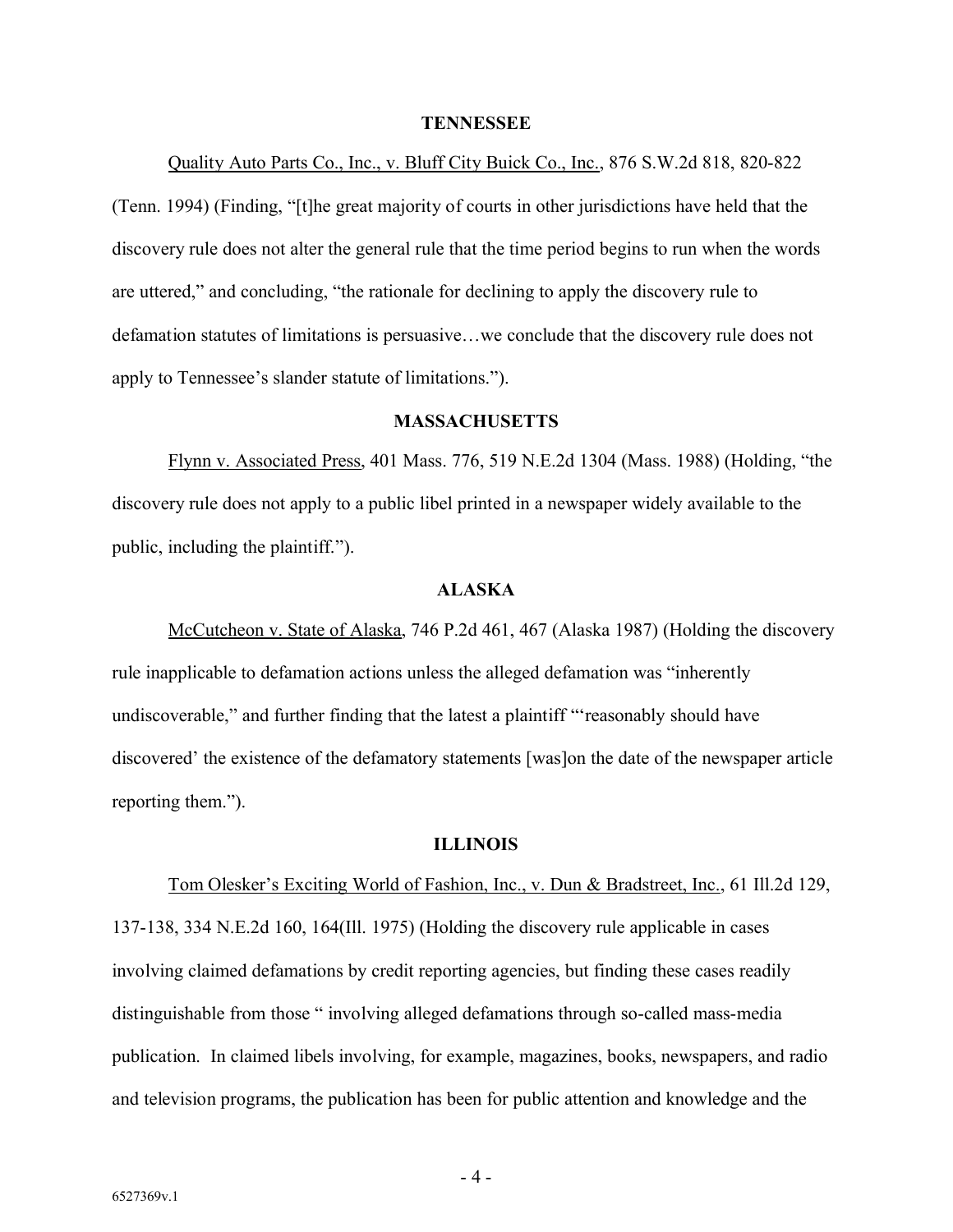person commented on, if only in his role as a member of the public, has had access to such published information.").

#### **NEW JERSEY**

Lawrence v. Bauer Publishing & Printing LTD., 78 N.J. 371, 375 396 A.2d 569, 571 (N.J. 1979) (Holding the discovery rule inapplicable to libel actions because the legislature, "fixed a precise date on which the limitations period begins to run. Once the date of publication is determined, there is no need for further judicial interpretation.").

#### **VI. CONCLUSION**

The facts of the above cited cases are largely analogous to those alleged by Wolk. Namely, that despite the publication through a public media outlet, of the allegedly defamatory statements that form the basis of his claims, Wolk did not become aware of the statements until after the statute of limitations expired. In response to the similar facts presented in each of the above cited cases, numerous state high courts resoundingly held that the discovery rule will not toll the statute of limitations where the defamatory statements were widely, or sometimes even narrowly, published. Therefore, Defendants respectfully renew their request that this Court exercise its right to similarly disagree with Wolk, and hold his claims to be time-barred.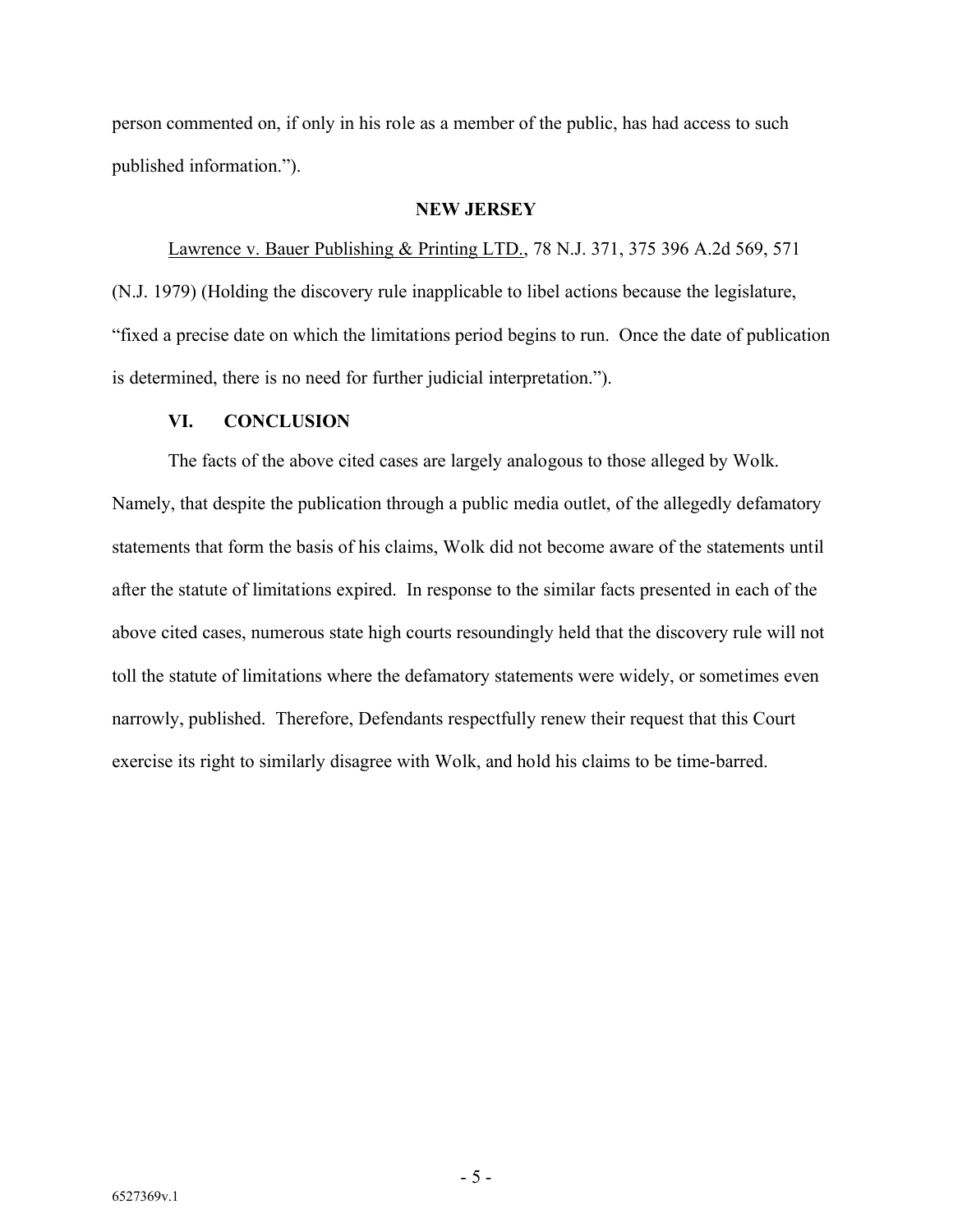WHEREFORE, Defendants, Walter Olson, Theodore Frank, David Nieporent, The

Overlawyered Group and Overlawyered.com respectfully request that this Court grant their

Motion Pursuant to Rule 12(b)(6) and dismiss Plaintiff's Complaint with prejudice.

Respectfully submitted,

WHITE AND WILLIAMS LLP

BY: s/Michael N. Onufrak

Michael N. Onufrak Siobhan K. Cole 1650 Market Street One Liberty Place, Suite 1800 Philadelphia, PA 19103 (215) 864-6891

Attorneys for Defendants Walter K. Olson, Theodore H. Frank, Esquire, David M. Nieporent, Esquire, The Overlawyered Group, and Overlawyered.com